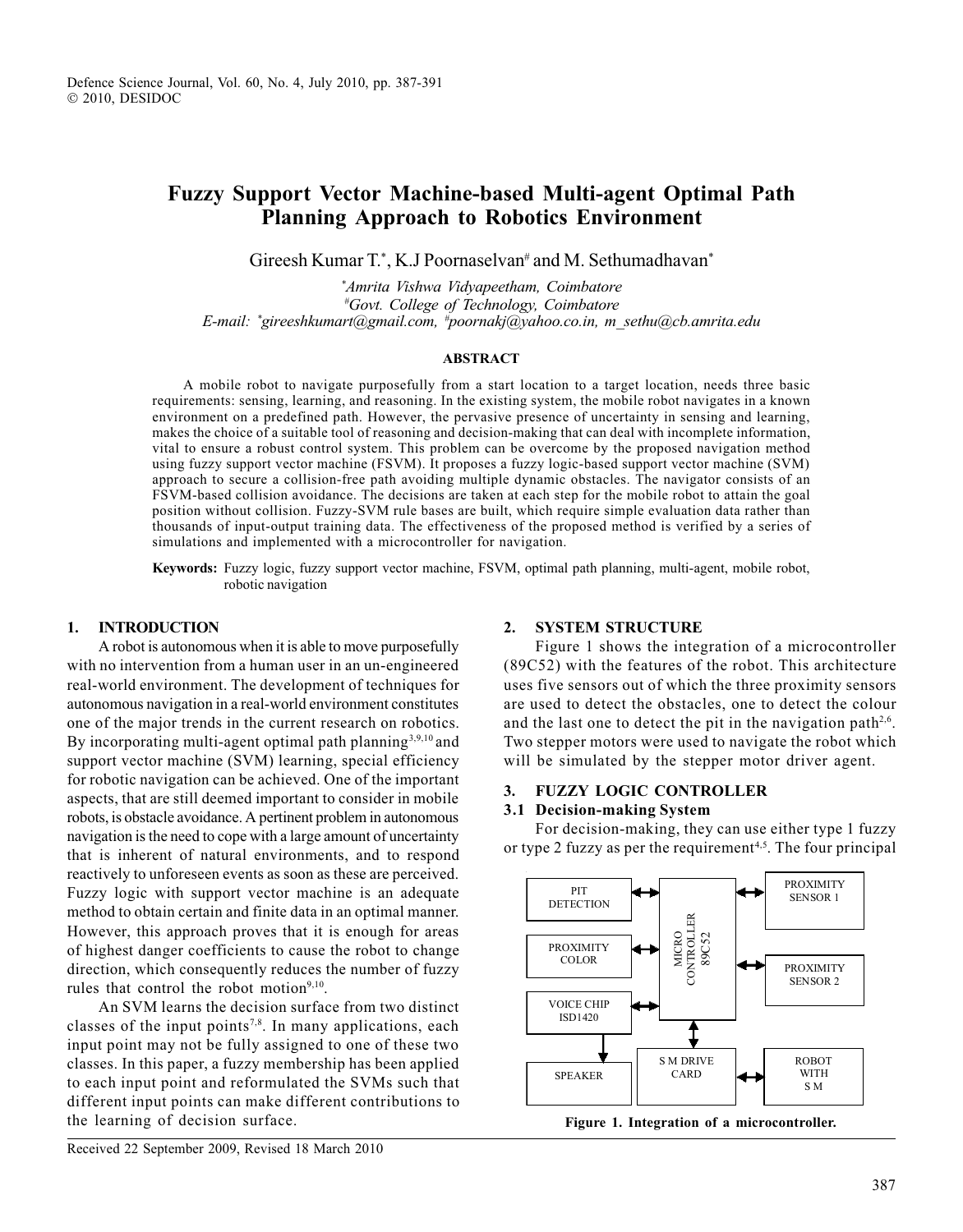components of type 1 fuzzy decision-making systems are:

- a) The fuzzification interface: This determines the input and output variables and maps these into linguistic variables that are to be displayed on a universe of discourse.
- b) The knowledge base: This is a part of expert systems that contains the domain knowledge. Membership functions and control rules are decided by the experts at this point, based on their knowledge of the system.
- c) The decision-making logic: This treats a fuzzy set as a fuzzy proposition. One fuzzy proposition can imply another, and two or more fuzzy propositions can be associated by a Boolean connectivity relation to infer a final fuzzy proposition.
- d) The defuzzification interface converts the fuzzy output into a crisp value.

A type 1 fuzzy set has a grade of membership that is crisp, whereas a type 2 fuzzy set has grade of membership that are fuzzy, so it is called fuzzy-fuzzy set. As the type 1 gives only sub-optimal solution, type 2 fuzzy is good in dealing with uncertainty.

### 4. SUPPORT VECTOR MACHINES

SVM is a machine learning technique developed on statistical learning theory. For machine learning tasks involving pattern classification, multi-sensors information fusion, nonlinear system control, etc, SVMs have become an increasingly popular tool. SVMs are a set of related supervised learning methods used for classification and regression. Viewing input data as two sets of vectors in an  $n$ -dimensional space, an SVM will construct a separating hyperplane in that space, which maximises the margin between the two data sets. To calculate the margin, two parallel hyperplanes are constructed, one on each side of the separating hyperplane, which are pushed up against the two data sets. Intuitively, a good separation is achieved by the hyperplane that has the largest distance to the neighbouring data points of both classes, since in general, the larger the margin, the better the generalisation error of the classifier<sup>8,11</sup>.

#### 4.1 Multi-class Support Vector Machine

For the conventional SVM, an  $n$  class problem is converted into *n* two-class problem and for the  $i<sup>th</sup>$  twoclass problem, class  $i$  is separated from the remaining class with decision function that classifies class  $i$  and remaining classes be

$$
D_i(\mathbf{x}) = w^i_{\;i} \mathbf{x} + b_i \tag{1}
$$

SVM, if for the input vector  $x$ 

 $D_i(x) > 0$  is classified for *i*, x is classified in to class i.

Let the decision function for class  $i$  against class, with the maximum margin<sup>7,8</sup>, be

$$
D_{ij}(\mathbf{x}) = w_{ij}^t \mathbf{x} + b_{ij} \tag{2}
$$

where  $D_{ij}(x) = D_{ji}(x)$  for the input vector x the authors calculated

$$
D_i(\mathbf{x}) = \sum_{i=1,\dots,n}^n sign(D_{ij}(\mathbf{x}))
$$
\n(3)

and classified  $x$  into the class

$$
\arg\max_{i=1,\dots,n} D_i(\mathbf{x}) \tag{4}
$$

#### 4.2 Fuzzy Support Vector Machine

An SVM learns the decision surface from two distinct classes of the input points. In many applications, each input point may not be fully assigned to one of these two classes. In this paper, a fuzzy membership was applied to each input point and reformulated the SVMs such that different input points could make different contributions to the learning of decision surface.

Class  $i$  is defined as a one-dimensional membership functions  $m(x)$  on the direction orthogonal to the optimal separating hyperplanes  $D_j(x) = 0$  as given below

1. For 
$$
i = j
$$
  
\n
$$
m_{ii}(x) = 1 \text{ for } D_i(x) > 1
$$
\n
$$
D_i(x) \text{ otherwise}
$$
\n(5)

2. For  $i \neq j$  $m_{ii}(\mathbf{x}) =$ 1 for  $D_i(x) < -1$  $-D_i(\mathbf{x})$  otherwise (6)

The class *i* membership function of  $x$  is defined using the minimum operator for

$$
m_i(\mathbf{x}) = \min_{j=1,\dots,n} m_{ij}(\mathbf{x}) \tag{7}
$$

Now the datum  $x$  is classified into the class

$$
\arg\max_{i=1,\dots,n} m_i(\mathbf{x})
$$

if x satisfied

$$
D_k(\mathbf{x}) \qquad \qquad \left\{ \begin{array}{ll} & > 0 \quad \text{for} \quad k = i, \\ & \leq 0 \quad \text{for} \quad k \neq i, \ k = 1, \dots, n \end{array} \right. \tag{8}
$$

and  $m_k(x)$  is given by

1. 
$$
k \in i_1, \dots, i_1
$$
  
\n $m_k(x) = \min_{j=1, \dots, d} \sum_{j \neq k} D_j(x)$  (9)

2. 
$$
k \neq j \ (j = i_1, ..., i_l)
$$
  
\n
$$
m_k(\mathbf{x}) = \min_{j=1, ..., i_l} -D_j(\mathbf{x})
$$
\n(10)

Thus, the maximum degree of membership is achieved among  $m_k(x)$ ,  $k = i1,...i$  (Fig. 2)<sup>7,8</sup>.



Figure 2. Contour lines of the class i membership function.

#### 5. IMPLEMENTATION DETAILS

Architecture: The robotic system architecture used in this paper consists of two layers. The hardware layer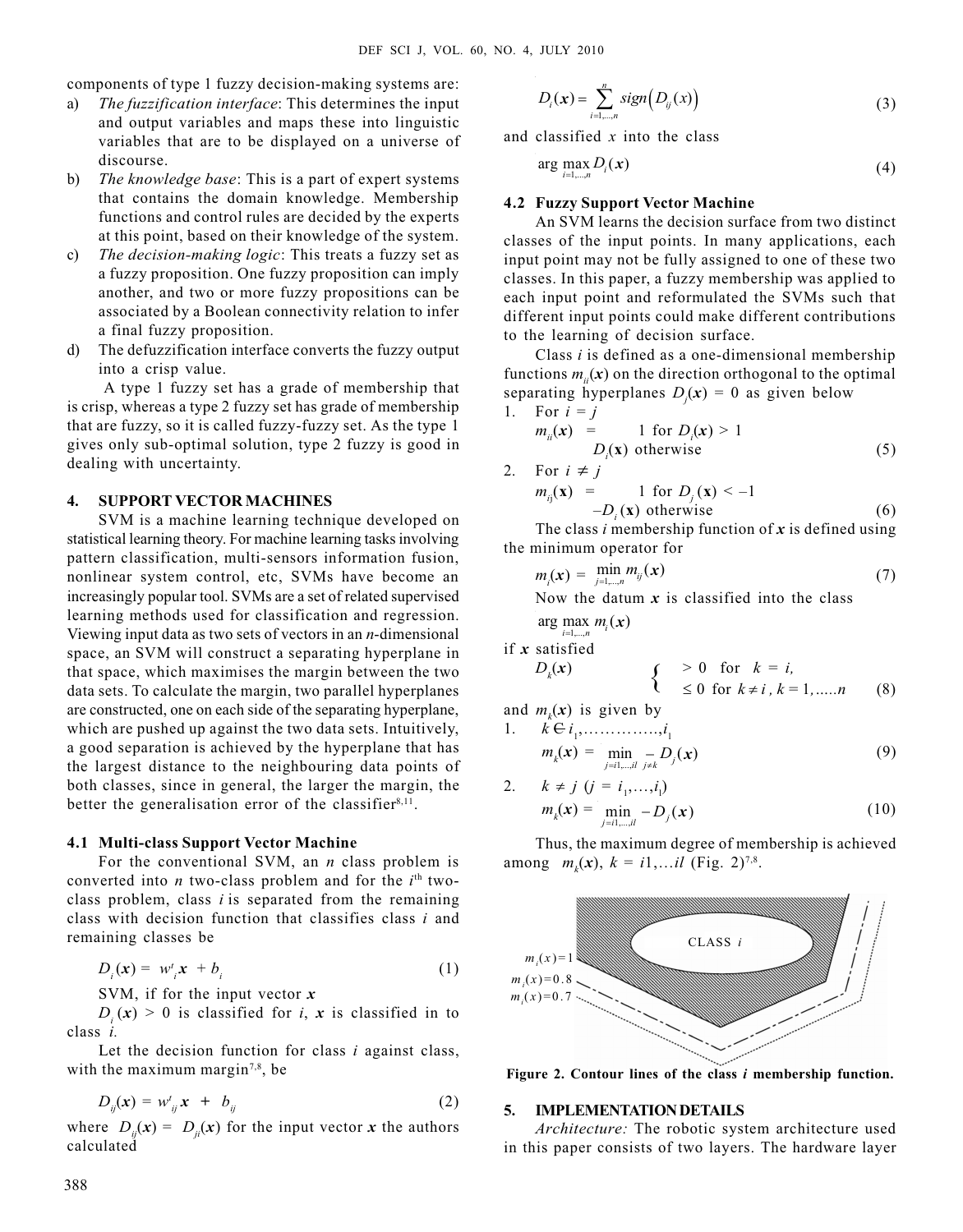is a collection of modules communicating with the robot's hardware devices such as infrared sensors and motors. One module can be shared by two or more agents, which reduces redundancy in coding. The development tools used is C language and Keil software, which is a part of Microsoft turbo C and 89C52 IC.

#### 5.1 Multi-agent System

Figure 3 depicts the simplified diagram representing the multi-agent system using a interface agent. The agent basically interacts with the other components of the system by manipulating information on the interface agent. The information on the interface agent may represent facts, assumptions, and deductions made by the system during the course of solving the problem. An agent is a partial problem solver which may employ a different problem-





solving strategy and contribute to the solution by viewing the information on the interface agent. The system has four independent agents: fuzzy collision detector, pit detection agent, colour sensor, and drive controller. Arrows in Fig. 3 represent the flow of information. The diagram shows that all four agents are allowed to read/ write information on the interface agent. Each of the four agents basically executes their tasks independently using the information on the interface agent and posts any result back to the interface agent<sup>4</sup>.

#### 5.2 Intelligent Agents

#### 5.2.1 Fuzzy SVM-based Collision Avoidance

The agent called the fuzzy collision detector<sup>1,3</sup> is a fuzzy SVM-based collision avoidance controller. The fuzzy logic controller has one input fuzzy set for the sensor value and three output fuzzy sets for linear distance, velocity, and turn-angle. Each set is defined by one or more membership functions that map numeric values onto linguistic terms; each input point may not be fully assigned to one of these two classes. In this paper, the authors have applied a fuzzy membership to each input point and reformulated the SVMs such that different input points can make different contributions to the learning of decision surface.

The fuzzy-based agent was fed with sensor values as an input, acquired from a set of infrared proximity detectors. The values were fuzzified with designated linguistic terms (near, medium, and far). Among three output fuzzy sets, the turn-angle fuzzy set has been uniquely defined. The angle lies between  $-30^{\circ}$  and  $30^{\circ}$  which acts as a default. The total angle of 60° is divided into six amplitudes represented by six member functions, and each of which is associated with the following linguistic terms: positive-left (PL), negativeleft (NL), positive-centre (PC), negative-centre (NC), positiveright (PR), and negative-right (NR), as shown in Fig. 4.



Figure 4. Turn angle fuzzy set.

#### 5.2.2 Pit Detection Sensor

An apparatus and method for uniquely detecting pits on a smooth surface by irradiating an area of the surface; separately sensing radiation scattered from the surface in the near-specular region indicative of a pit and in the farspecular region indicative of a flaw and producing signals representative thereof normalising the near-specular signal with respect to the far-specular signal to indicate a pit<sup>5</sup>.

#### 5.2.3 Colour Sensor

Colour detection: Identifying the presence or absence of a specific color;

Colour measurement: Identifying a colour based on its red, green, and blue components;

Colour control: Using the colour sensor as part of a closed-loop feedback system to produce and maintain a required colour.

#### 5.2.4 Drive Controller Agent

The agent primarily holds responsibility for the robot's actuator via the device driver that controls motors through the stepper control module. The agent is made of modules responsible for the motor initialisation and termination, the communication between layers, and the manoeuvring of the robot<sup>5</sup>.

## 5.2.5 Interface Agent

The interface agent operates as a central repository for all shared information and a communication medium for all the agents.

#### 5.3 Multi-agent Optimal Path Planning

Problems of multi-agent robot systems control have got significance4 . Each multi-agent robot system has some transport subsystem, which consists of several mobile robots. The authors have developed a method based on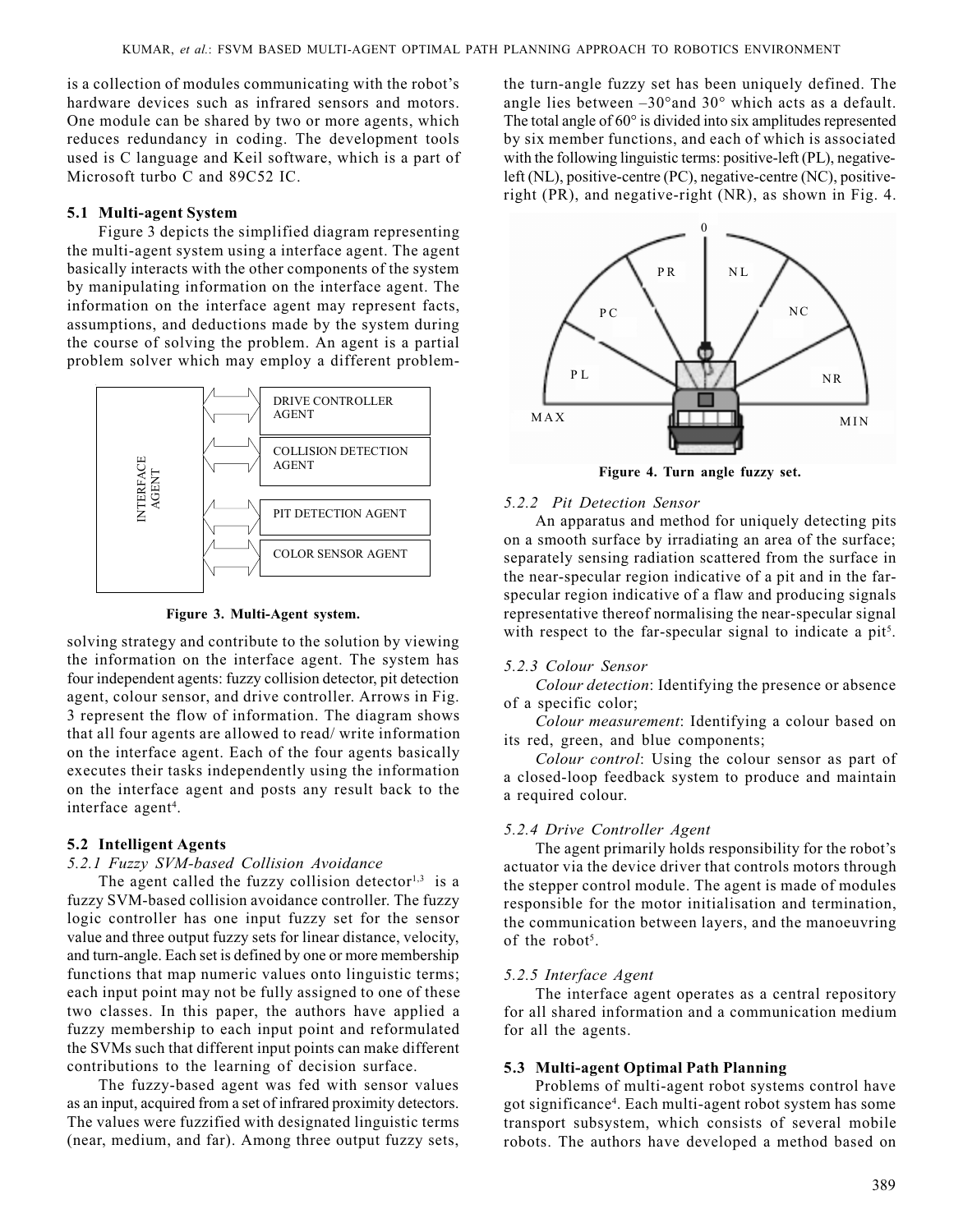graph optimisation algorithms to control such mobile robot group. Novelty of the developed multi-agent path planning algorithm<sup>6,2</sup> is as follows:

- Mobile robots are considered as dynamic obstacles.
- Graph representation of common environment mode is used for path planning.
- Each edge of the graph has two weights, distance and motion time (speed).
- Weights of edges can be modified during path planning.
- The quickest path is planned (time optimisation).
- Expert rules for speed and path correction are synthesised to provide collision avoidance.

These algorithms provide global optimality. Multiagent path planning algorithm also provides robots collision avoidance. As the authors have two weights for graph such as distance and time required to travel, they can use  $AO*$  algorithm to find shortest path<sup>9,10</sup>. They need to update the weight of graph during particular interval. Ant colony optimisation also can be used to control a group of robots.

## 6. EXPERIMENTATION AND RESULTS

The navigation technique described was implemented in C and interfaced with the microcontroller using Keil. For the test, the start point, the target point and velocity of the point robot were specified. It was repeated for different navigation tests in real time. Figure 5 shows an example of robot navigation in cluttered environments.



Figure 5. Sample navigation result.

# 7. CONCLUSIONS

The multi-agent optimal path planning approach provides an extra level intelligence. System can be enhanced with incremental FSVM<sup>11</sup> with Kernel will give better result in group robots. This paper deals with the real-time navigation of a mobile robot in a totally unknown environment. Fuzzy SVM is the best tool to incorporate human procedural knowledge into a robot. Type 2 fuzzy gives a better approach to solve uncertainty. Based on fuzzy logic and support vector machine, a collision-free technique has been proposed that partitions a robot space into eighteen zones of danger, where just four of them trigger the fuzzy rules. This proposal has been validated in different unknown environments cluttered with static and dynamic obstacles and has proven to give the robot, a means of safely reaching the target.

# **REFERENCES**

- 1. Fayad, Carole & Phil, Webb. Optimised fuzzy logic based algorithm for a mobile robot collision avoidance in an unknown environment. Manufacturing Engineering. Department, University of Nottingham, UK, 2002.
- 2. Yantogo, Xiaolei Yin & Alan, Bowling. Navigability of multi-legged robots. IEEE Explore. Feb. 2008, 1-8.
- 3. Emmanuel, A.; Merchant-Cruz & Morris, Alan S. Fuzzy-GA-based trajectory planner for robot manipulators sharing a common workspace. IEEE Transactions, August 2006.
- 4. Huq, Rajibul; George, K.I.; Mann & Gosine, Raymond G. Behaviour-modulation technique in mobile robotics using fuzzy discrete event system. IEEE Transactions. October 2006.
- 5. Levine, S.P. et al. The NavChair assistive wheelchair navigation System. IEEE Trans. Rehabilitation Eng., 1999, 7(4), 443-51.
- 6. Miller, D. Assistive robotics: An overview. In Assistive technology and AI. LNAI-1458 edited by Mittal, et al. Berlin, Springer-Verlag, 1998. pp. 126-36.
- 7. Shigeo, Abe & Takuya, Inoue. Fuzzy support vector machines for pattern classification. In Proceeding of International Joint Conf. on Neural Networks (IJCNN'01'), Vol. 2, July 2001, pp. 1449-1454.
- 8 Shigeo Abe, Takuya. Fuzzy support vector machines for multiclass problems. In Proceeding of the European Symposium on Artificial Neural Networks, Bruges (Belgium), April 2002. pp. 113-18.
- 9. Poornaselvan, K.J.; Gireesh Kumar, T. & Vijayan, V.P. Agent-based ground flight control using type-2 fuzzy logic and hybrid ant colony optimisation to a dynamic environment. 1st International Conference on Emerging Trends in Engineering and Technology, July 2008. pp. 343-48,.
- 10. Gireesh Kumar, T. & Vijayan, V.P. A multi-agent optimal path planning approach to robotics environment. In International Conference on Computational Intelligence and Multimedia Applications, Dec 2007. pp. 400-404.
- 11. Evgeniou,T.; Pontil, M. & Poggio, T. Regularisation networks and support vector machines. In Advances in Large Margin Classifiers edited by A. Smola, P. Bartlett, B. Scholkopf, and D. Schuurmans. Cambridge, MA, MIT Press, 2000. 203. pp.171.

#### Contributors



Mr Gireeshkumar T. received his MTech (Computer and Information Science) from Cochin University of Science and Technology, Cochin, Kerala, in 2002. He is currently pursuing PhD (Artificial Intelligence) Anna University, Chennai. He is now an Assistant Professor (Sr. Grade) with TIFAC CORE in Cyber Security at Amrita Vishwa Vidyapeetham

University, Coimbatore. His research interests are artificial intelligence, machine learning and algorithms.